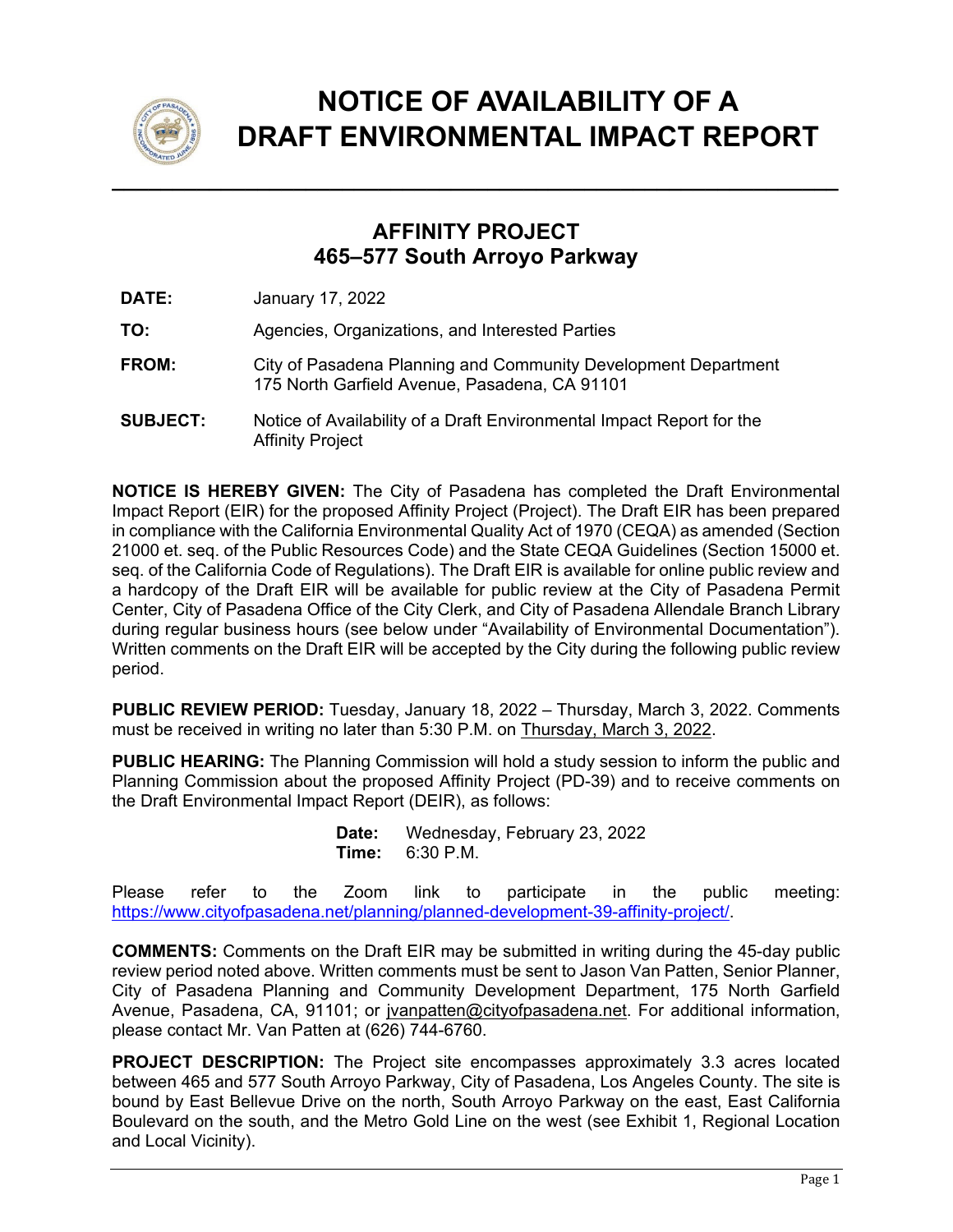The Project site consists of five parcels developed with a total of nine commercial buildings with seven businesses. All existing buildings on the site are one or two stories with heights ranging between 17 feet and 63 feet. All existing land uses have surface parking except for the Whole Foods Market, which has a 275-space, subterranean parking structure for its sole use.

The Applicant requests approval to rezone the Project site from CD-6 (Central District Specific Plan [CDSP], Arroyo Corridor/Fair Oaks subdistrict) to a Planned Development (PD) zone, and approval of a PD Plan. The Project involves demolition of six (of the nine) existing buildings totaling 45,912 square feet (sf), located at 491, 495, 499, 503, 541, and 577 South Arroyo Parkway, and construction of 2 new buildings, as identified below:

- Building A: a 154,000-sf, 7-story (aboveground) medical office building with ground-floor commercial uses;
- Building B: a 184,376-sf, 7-story (aboveground) assisted living building with 85,800 sf of assisted living uses and 98,576 sf of independent living uses including up to 95 senior housing units; and
- Up to 850 parking spaces in 5 subterranean levels spanning both proposed buildings.

Alternatively, the proposed PD Plan would provide the flexibility to exchange the uses in Building A from medical office and ground floor commercial for the following:

- 3,000 sf of commercial and a sales/leasing management office on the ground floor;
- Up to 197 residential dwelling units; and
- Up to 650 parking spaces in 4 subterranean levels (1 less parking level than the Project as proposed).

Although the Project described is anticipated to reflect the Project to be constructed, the flexibility to exchange the uses in Building A would enable the Project to respond to the economic needs and demands of the City at the time of Project implementation. The proposed site layout and the aboveground height, mass, and other parameters of the Building A design would remain the same. Approximately 31,605 sf of open space, including public and private (for solely resident and staff use) space would be provided across the Project site for either scenario. The PD Plan would define all aspects of site design and provide caps on the types and amounts of allowable land uses, regardless of whether Building A is developed with medical office or residential dwelling units. It is noted that based on the development cap of 87 dwelling units per acre (du/acre), a total of 289 units could be constructed. Therefore, if a total of 197 units were constructed in Building A, only 92 senior housing units (i.e., three fewer units than the Project as proposed) could be constructed in Building B. Conversely, if 95 senior housing units were constructed in Building B, only 194 units could be constructed in Building A.

Throughout the CEQA documentation, these two development scenarios are referred to as:

- Project (development of Building A with medical office/commercial), and
- Project with Building A Residential/Commercial (development of Building A with residential/commercial).

A total of 5 levels of subterranean parking spanning both proposed buildings with up to 850 parking spaces would be constructed to serve the new development as well as the existing structures at 501 and 523 South Arroyo Parkway under the Project scenario. When including the new subterranean parking, the Project would consist of approximately 753,439 sf of new construction. For the Project with Building A Residential/Commercial, a total of four levels of subterranean parking with up to 650 parking spaces would be constructed to serve the new development as well as the existing structures at 501 and 523 South Arroyo Parkway. Exhibit 2, Project Site Plan, illustrates a plan view layout of the Project and Project with Building A Residential/Commercial.